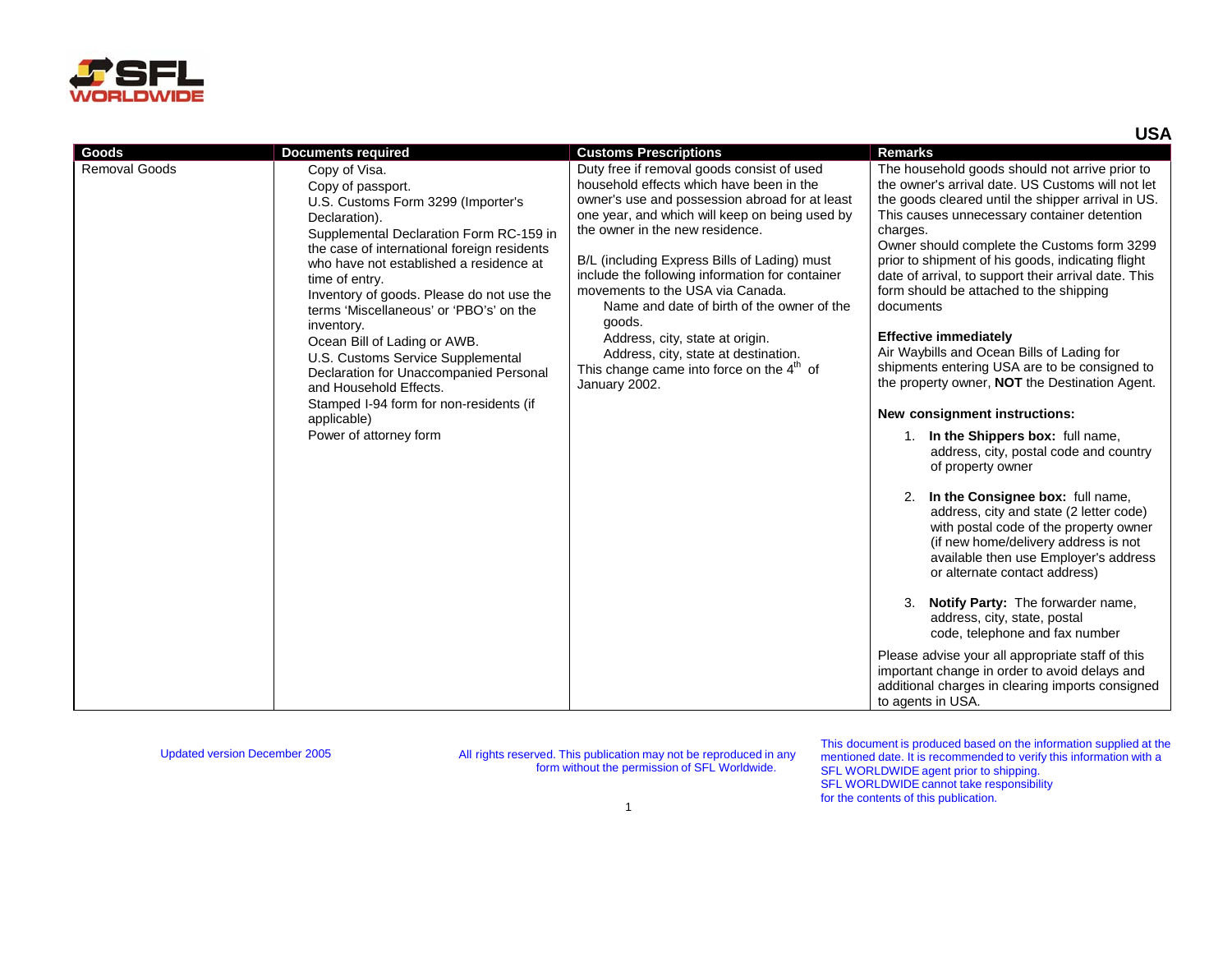

| Goods                                           | <b>Documents required</b>                                                                                                                                                                                                   | <b>Customs Prescriptions</b>                                                                                                                                                                                                                                         | <b>Remarks</b>                                                                                                                                                      |
|-------------------------------------------------|-----------------------------------------------------------------------------------------------------------------------------------------------------------------------------------------------------------------------------|----------------------------------------------------------------------------------------------------------------------------------------------------------------------------------------------------------------------------------------------------------------------|---------------------------------------------------------------------------------------------------------------------------------------------------------------------|
|                                                 |                                                                                                                                                                                                                             |                                                                                                                                                                                                                                                                      | Enforcement of this new regulation will probably<br>differ in the various U.S. ports of entry. Please<br>contact Agent(s U.S. if you need additional<br>information |
| Diplomatic goods                                | Request for diplomatic privilege through<br>Consulate and U.S. Department of State<br>or<br>Ocean bill of Lading or AWB.                                                                                                    | Duty free entry - no physical inspection of goods.<br>However x-ray examination is possible.                                                                                                                                                                         | Importer's U.S. Consulate or United Nations<br>Mission's Office must initiate the request for free<br>diplomatic entry.                                             |
| Wedding trousseaux                              | Separate declaration on reverse side of<br>Customs form 3299.                                                                                                                                                               | Liable to assessment of customs duties.                                                                                                                                                                                                                              |                                                                                                                                                                     |
| Inheritance                                     | Relevant extract of the Will or death<br>certificate.<br>Copy of inventory<br>Letter of inheritance from the inheritor                                                                                                      | No duty if the inheritor writes a letter confirming<br>that he grew up with the items and that these<br>were in his immediate household.<br>Liable to assessment of duty if the items were<br>not in the inheritor's immediate household while<br>he was growing up. |                                                                                                                                                                     |
| New furniture, household<br>goods and souvenirs | Sales invoice showing item, price, date and<br>place of purchase.                                                                                                                                                           | If owner cannot prove purchase was made at<br>least one year prior to import, goods are subject<br>to various rates of duty.                                                                                                                                         |                                                                                                                                                                     |
| Works of Art, Antiques                          | Antiques require production of a certificate of<br>antiquity showing approximate date of<br>production. U.S. Customs has the right to order<br>antiques to U.S. Customs appraisers' stores for<br>an independent appraisal. | Articles must be at least 100 years old to be<br>considered antique and admitted duty free.<br>Works of art are duty free if they constitute part<br>of household goods removal, possessed by<br>owner for at least one year and are not intended<br>for resale.     | Antiques and works of art imported into the U.S.<br>for resale are subject to different regulations.                                                                |
| Jewellery and precious metal                    |                                                                                                                                                                                                                             | Silverware and ornaments are duty free when<br>imported as part of normal household goods.                                                                                                                                                                           | Jewellery must not be included with household<br>goods but should accompany owner on arrival.                                                                       |
| Computers                                       | See removal goods.<br>Specify on inventory, make, model, serial<br>number, value, country of manufacture and<br>where located in shipment. (ex. lift van -                                                                  | Liable to assessment of duty.<br><b>US Customs will confiscate computers which</b><br>are deemed counterfeit.<br>Computers are not subject to duty or                                                                                                                | Computers are to be placed within shipment for<br>Customs easy access.<br>This applicable either when imported as part of                                           |
|                                                 | rear of container etc.).                                                                                                                                                                                                    | confiscation if they are shipped with                                                                                                                                                                                                                                | removal or as personal luggage.                                                                                                                                     |

This document is produced based on the information supplied at the mentioned date. It is recommended to verify this information with a SFL WORLDWIDE agent prior to shipping. SFL WORLDWIDE cannot take responsibility for the contents of this publication.

**USA**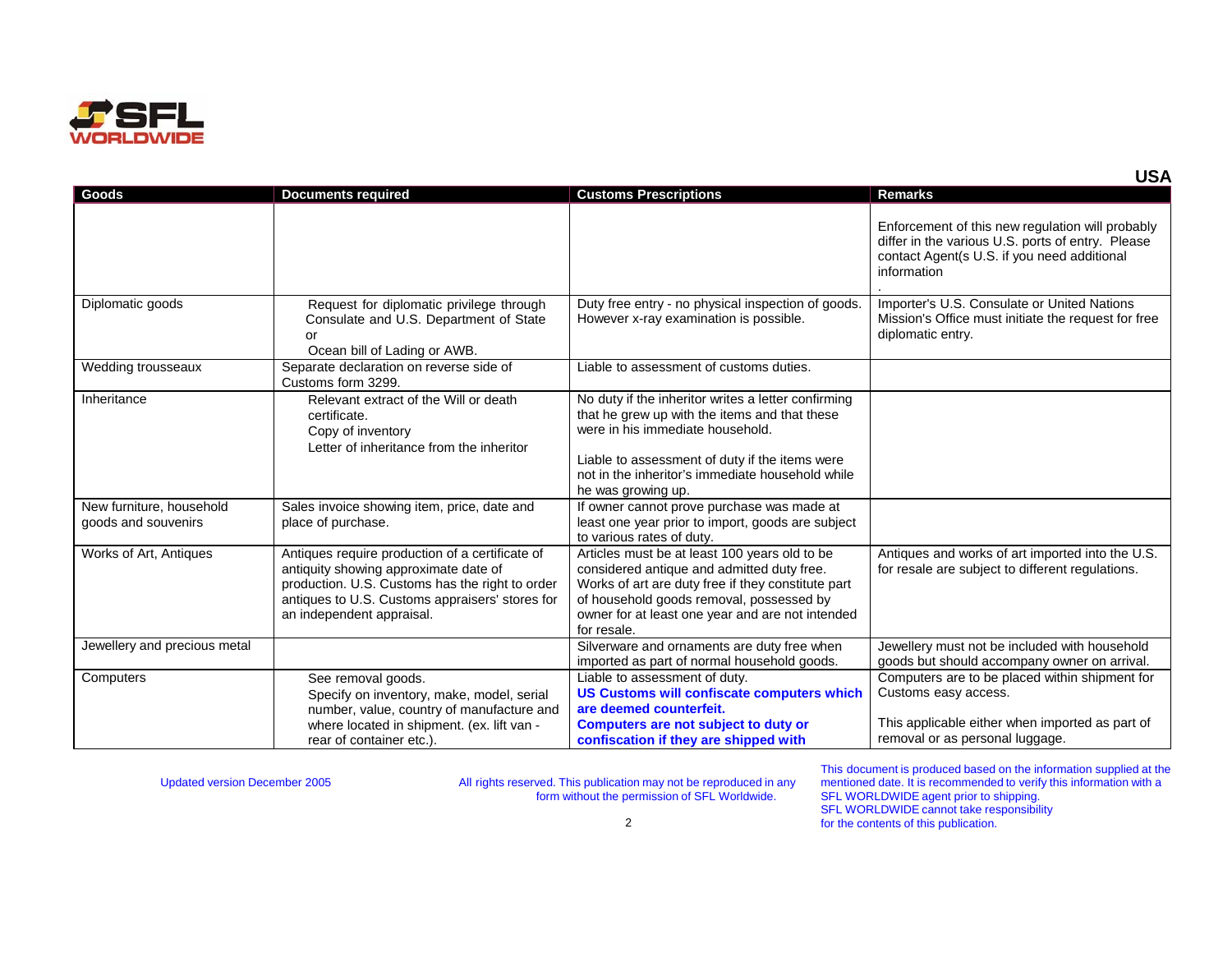

| Goods                                                             | <b>Documents required</b>                                                                                                                                                                                                                                                                                                                                                                                                                                                                                                                      | <b>Customs Prescriptions</b>                                                                                                                                                                             | <b>Remarks</b>                                                                                                                                                                                                                                                                                                                                                                                                                                                                                                                                                                                                                                                                                                                                                                                                                                                                                                                                                                                                                                                                                                                                                            |
|-------------------------------------------------------------------|------------------------------------------------------------------------------------------------------------------------------------------------------------------------------------------------------------------------------------------------------------------------------------------------------------------------------------------------------------------------------------------------------------------------------------------------------------------------------------------------------------------------------------------------|----------------------------------------------------------------------------------------------------------------------------------------------------------------------------------------------------------|---------------------------------------------------------------------------------------------------------------------------------------------------------------------------------------------------------------------------------------------------------------------------------------------------------------------------------------------------------------------------------------------------------------------------------------------------------------------------------------------------------------------------------------------------------------------------------------------------------------------------------------------------------------------------------------------------------------------------------------------------------------------------------------------------------------------------------------------------------------------------------------------------------------------------------------------------------------------------------------------------------------------------------------------------------------------------------------------------------------------------------------------------------------------------|
|                                                                   |                                                                                                                                                                                                                                                                                                                                                                                                                                                                                                                                                | household goods, and they were not                                                                                                                                                                       |                                                                                                                                                                                                                                                                                                                                                                                                                                                                                                                                                                                                                                                                                                                                                                                                                                                                                                                                                                                                                                                                                                                                                                           |
|                                                                   |                                                                                                                                                                                                                                                                                                                                                                                                                                                                                                                                                | purchased abroad (outside the U.S.A.) in the                                                                                                                                                             |                                                                                                                                                                                                                                                                                                                                                                                                                                                                                                                                                                                                                                                                                                                                                                                                                                                                                                                                                                                                                                                                                                                                                                           |
|                                                                   |                                                                                                                                                                                                                                                                                                                                                                                                                                                                                                                                                | last 12 months                                                                                                                                                                                           |                                                                                                                                                                                                                                                                                                                                                                                                                                                                                                                                                                                                                                                                                                                                                                                                                                                                                                                                                                                                                                                                                                                                                                           |
| Motor vehicles including<br>motorcycles, caravans and<br>trailers | Proof of ownership.<br>Steam cleaning certificate.<br>Copy of U.S. Title, Vehicle Registration or<br>letter from Manufacturer's U.S.<br>Representative stating that vehicle was<br>originally manufactured to meet U.S.<br>Environmental Protection Agency and<br>Department of Transportation standards.<br>Vehicles 25 or more years old are exempt<br>from Environmental protection Agency and<br>Department of Transportation standards;<br>however, proof of age, proof of ownership<br>and copy of foreign registration are<br>required. | Current rate of duty IS 2.5% of value appraised<br>by Customs.<br>Returned American autos can be admitted free<br>of duty if owner can supply copy of U.S.<br>Purchase invoice or export Bill of Lading. | Autos not meeting U.S. emission requirements<br>should not be considered for import as bonding<br>cost (25 to 100% of value of vehicle) and<br>conversion costs can often cost more than value<br>of auto.<br>Time frame in which to comply to:<br>safety standards: 120 days<br>emission standards: 90 days<br>If these time frames are not respected, car has<br>to be re-exported, could be confiscated,<br>destroyed, and/or a fine up to US \$10.000 could<br>be imposed.<br>You are strongly recommended to know about<br>the following prior to the shipment:<br>Safety standards:<br>U.S. Department of Transportation, National<br>Highway Safety Administration Office of Vehicle<br>Safety Compliance, NES-32, 407 <sup>th</sup> Street S.W.,<br>Washington, DC20590.<br>(http://www.nhtsa.dot.gov)<br>"Gray market" cars:<br>http://www.nhtsa.dot.gov/cars/ruies/import/gray0<br>797.html<br>Emission standards:<br>U.S. Environmental Protection Agency, Office of<br>Air, Noise & Radiation, Washington, DC 20460<br><b>IMPORTANT</b><br>Non-conforming vehicles should be shipped<br>separately so that they don't delay the clearance<br>of the removals. |
| <b>Boats</b>                                                      | Not subject to above emission rules.                                                                                                                                                                                                                                                                                                                                                                                                                                                                                                           | Duty free if part of household goods, owned at                                                                                                                                                           |                                                                                                                                                                                                                                                                                                                                                                                                                                                                                                                                                                                                                                                                                                                                                                                                                                                                                                                                                                                                                                                                                                                                                                           |

This document is produced based on the information supplied at the mentioned date. It is recommended to verify this information with a SFL WORLDWIDE agent prior to shipping. SFL WORLDWIDE cannot take responsibility for the contents of this publication.

**USA**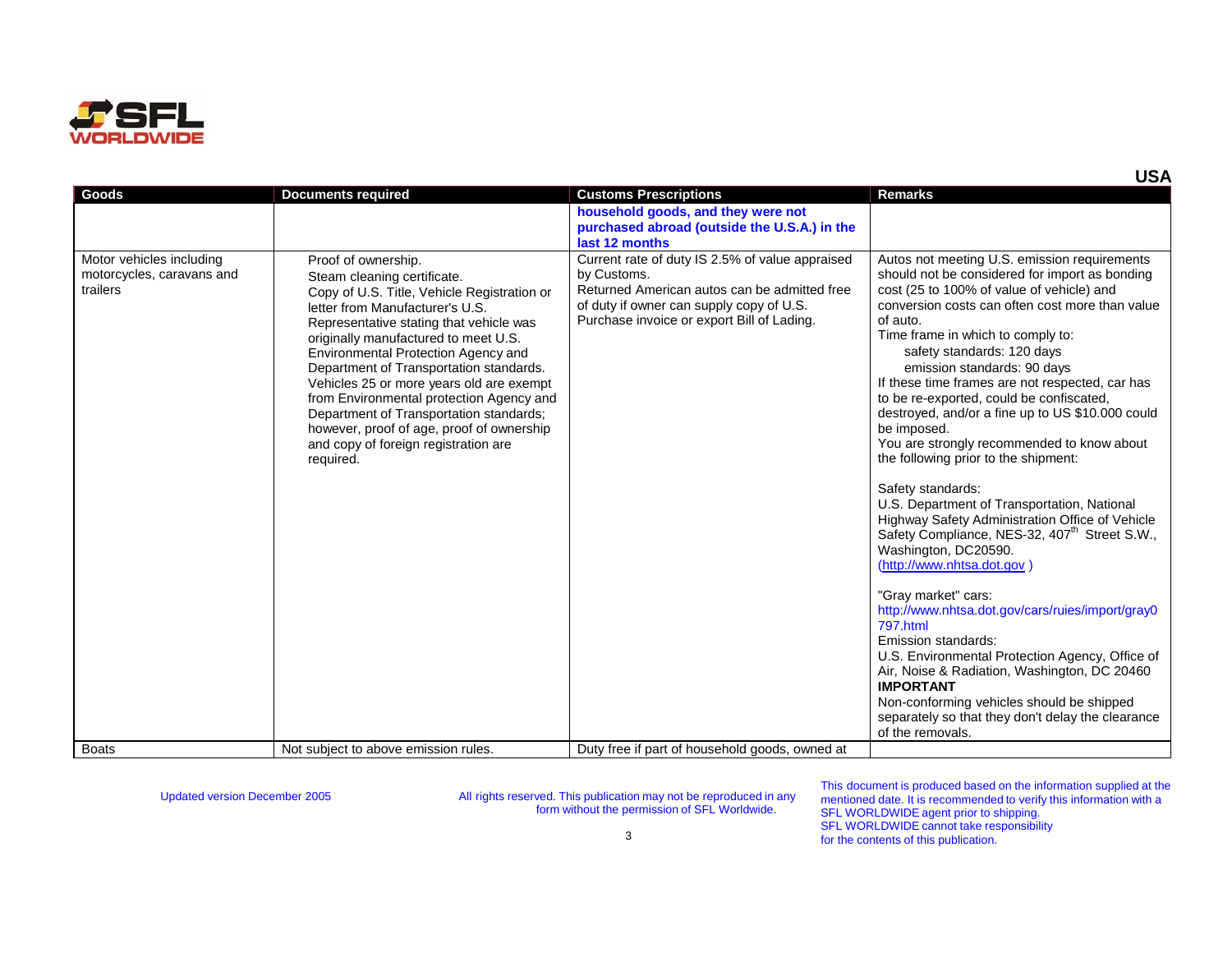

| Goods                                             | <b>Documents required</b>                                                                                                        | <b>Customs Prescriptions</b>                                                                                                                                                                                                                                                                                                                                                                | <b>Remarks</b>                                                                                                                                                                                         |
|---------------------------------------------------|----------------------------------------------------------------------------------------------------------------------------------|---------------------------------------------------------------------------------------------------------------------------------------------------------------------------------------------------------------------------------------------------------------------------------------------------------------------------------------------------------------------------------------------|--------------------------------------------------------------------------------------------------------------------------------------------------------------------------------------------------------|
|                                                   |                                                                                                                                  | least one year and not for re-sale.                                                                                                                                                                                                                                                                                                                                                         |                                                                                                                                                                                                        |
| Wine and alcoholic beverages                      | Descriptive inventory.                                                                                                           | Subject to various rates of duty and taxes.                                                                                                                                                                                                                                                                                                                                                 | Do not recommend importing. Some states                                                                                                                                                                |
|                                                   | Licence may be required.                                                                                                         |                                                                                                                                                                                                                                                                                                                                                                                             | prohibit entry and Customs will confiscate.                                                                                                                                                            |
| Plants and food                                   |                                                                                                                                  | Plants: Prohibited.<br>Food: No meat or meat by-products.<br>Any shipment arriving at any USA sea or airport<br>since 12/12/03, any foodstuffs contained in the<br>shipment must have been pre-cleared prior to<br>commencement of the shipment.                                                                                                                                            | Omitting to provide the authorities with the<br>required information may result in delays, fines<br>or even seizure of the shipment by the<br>government.<br>Rules apply to beverages as well as food. |
|                                                   |                                                                                                                                  | Shippers must provide the authorities with<br>advance notice of Human and Animal food<br>shipments. This can be done by accessing the<br>following website:<br>http://www.fda.gov/oc/bioterrorism/bioact.html<br>Once all the details of a shipment are reported<br>the FDA will provide a registration Number,<br>which must be stated on all Bills of Lading as<br>well as Air Way Bills. |                                                                                                                                                                                                        |
| Firearms and dangerous goods                      | Any firearms acquired overseas require<br>approved U.S. Alcohol, Tobacco & Firearms<br>(ATF) permit before importing to the U.S. | Same person can import firearms purchased by<br>importer in the U.S. back to the U.S. provided<br>firearms were registered with U.S.<br>Customs before being exported from the United<br>States.                                                                                                                                                                                            | Explosives and other dangerous goods are<br>either prohibited or require special permits.                                                                                                              |
| Pets                                              | Proof of inoculation.                                                                                                            | Birds and exotic pets subject to quarantine<br>period.                                                                                                                                                                                                                                                                                                                                      | Make prior telex arrangements with US agent for<br>meeting plane on arrival, clearing, and kennel<br>placement.                                                                                        |
| Pornographic material,<br>unprocessed furs, skins | Importation                                                                                                                      | prohibited.                                                                                                                                                                                                                                                                                                                                                                                 |                                                                                                                                                                                                        |
| Narcotics, drugs, incitements                     |                                                                                                                                  | Importation prohibited.                                                                                                                                                                                                                                                                                                                                                                     |                                                                                                                                                                                                        |
| Fumigation of                                     | The USA Government adopted                                                                                                       | Effective as from September 16, 2005,                                                                                                                                                                                                                                                                                                                                                       | This does not apply to wood packing materials                                                                                                                                                          |
| imported and exported wooden                      | ISPM-15 (International standards for                                                                                             | shipments into or out of the USA in wooden                                                                                                                                                                                                                                                                                                                                                  | manufactured of:                                                                                                                                                                                       |
| materials                                         | Phytosanitary Measures Publication 15:                                                                                           | packaging, will have to have a Seal, which                                                                                                                                                                                                                                                                                                                                                  | Raw wood of 6 mm thickness or less                                                                                                                                                                     |
|                                                   | Guidelines for Regulating Wood Packaging                                                                                         | certifies that the shipment has received the                                                                                                                                                                                                                                                                                                                                                | Processed wood produced by glue, heat                                                                                                                                                                  |

This document is produced based on the information supplied at the mentioned date. It is recommended to verify this information with a SFL WORLDWIDE agent prior to shipping. SFL WORLDWIDE cannot take responsibility for the contents of this publication.

4